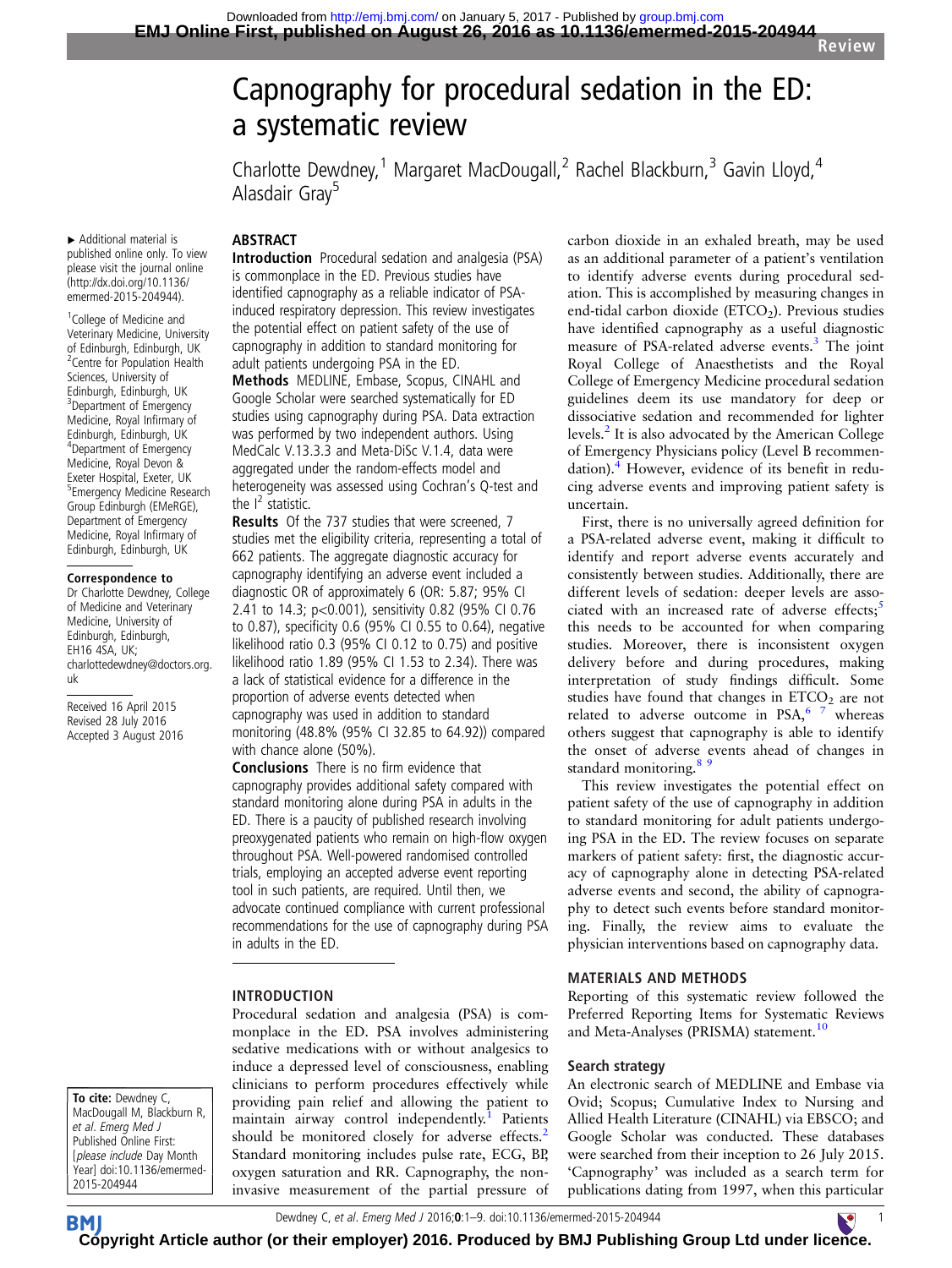term was first recognised as a medical subject heading (MeSH) term; synonymous search terms were included to capture pre-1997 publications<sup>[11](#page-7-0)</sup> (see online supplementary appendix 1 for search strategies). Database searching was supplemented with identification of references from relevant papers; hand-searching of journals; identification of relevant conference proceedings and searching of clinical trial registries. No restrictions, including language or publication type, were applied.

#### Study selection

Papers were initially screened and excluded on the basis of the relevance of their titles and abstracts. All randomised control trials (RCTs), quasi-randomised control trials (qRCTs) and observational (including cohort) studies that included an analysis of capnography during PSA were included. Published systematic reviews were analysed for their potential to be extended or revised but were excluded from the review and meta-analysis. All other study types were excluded. All potentially relevant studies were retrieved as full manuscripts. Two independent reviewers (CD and RB) applied predefined inclusion and exclusion criteria (table 1) to remove ineligible or duplicate studies. Disagreements were resolved through arbitration by a third independent reviewer (AG).

#### Data extraction

Data extraction was performed using a data collection form published by the Cochrane Collaboration.<sup>[12](#page-7-0)</sup> No eligible study required language translation.

#### Quality assessment

To assess bias, the Cochrane risk of bias tool $13$  for RCTs was used alongside an adapted version $14$  to accommodate studies that were non-randomised with respect to capnography (see online supplementary appendix 2). Additional assessment of methodological quality was carried out using a validated checklist developed by Downs and Black for RCTs and observational studies.<sup>[15](#page-7-0)</sup> Studies were labelled as 'high quality' (score  $25-28$ ), 'moderate quality' (score 20–24) and 'low quality' (score<20). The overall quality of the evidence was collectively judged using

| <b>Table 1</b> Inclusion and exclusion criteria for study selection                                                                                                                                                                                                                                                                                                                                                                                                                                                                                                                                                                                                                                              |                                                                                                                                                                                                                                                                                                                                                                                                                                                                                                                                                                                |  |  |
|------------------------------------------------------------------------------------------------------------------------------------------------------------------------------------------------------------------------------------------------------------------------------------------------------------------------------------------------------------------------------------------------------------------------------------------------------------------------------------------------------------------------------------------------------------------------------------------------------------------------------------------------------------------------------------------------------------------|--------------------------------------------------------------------------------------------------------------------------------------------------------------------------------------------------------------------------------------------------------------------------------------------------------------------------------------------------------------------------------------------------------------------------------------------------------------------------------------------------------------------------------------------------------------------------------|--|--|
| <b>Inclusion criteria</b>                                                                                                                                                                                                                                                                                                                                                                                                                                                                                                                                                                                                                                                                                        | <b>Exclusion criteria</b>                                                                                                                                                                                                                                                                                                                                                                                                                                                                                                                                                      |  |  |
| Population<br>Adults ( $\geq$ 18 years old)<br>$\blacktriangleright$ In the ED<br>• Undergoing PSA<br>$\blacktriangleright$ $\geq$ 50 patients per study<br>Intervention<br>$\triangleright$ Standard monitoring (use of one or<br>more of: non-invasive blood pressure,<br>oxygen saturation, three lead ECG<br>monitoring, vital signs) and<br>capnography<br>Outcome<br>Defined and measured an adverse<br>event<br>$\triangleright$ Specified an abnormal ETCO <sub>2</sub> threshold<br>in relation to adverse event detection<br>Study design<br>$\triangleright$ Randomised controlled trials (RCTs),<br>quasi-randomised trials (qRCTs),<br>observational/registry studies (including<br>cohort studies) | Population<br>$\blacktriangleright$ Studies in animals<br>• Outside the ED<br>$\blacktriangleright$ Patients classified as: inpatients,<br>day surgery patients or<br>endoscopy patients<br>$\blacktriangleright$ <50 patients per study<br>Intervention<br>$\blacktriangleright$ ETCO <sub>2</sub> not recorded<br>Outcome<br>$\triangleright$ No outcome measured directly<br>relating to $ETCO2$ monitoring<br>$\triangleright$ No ETCO <sub>2</sub> threshold specified<br>Study design<br>Systematic reviews, case reports,<br>small case series, comments and<br>letters |  |  |
| PSA, procedural sedation and analgesia.                                                                                                                                                                                                                                                                                                                                                                                                                                                                                                                                                                                                                                                                          |                                                                                                                                                                                                                                                                                                                                                                                                                                                                                                                                                                                |  |  |

the Grading of Recommendations Assessment, Development and Evaluation (GRADE) system[.16](#page-7-0)

#### Statistical analysis

Statistical analysis was performed using MedCalc V.13.3.3 (MedCalc Software, Ostend, Belgium) unless stated otherwise.

In the meta-analysis evaluating diagnostic accuracy, ORs were calculated as OR=ad/bc, where a is the number of true positives (adverse events detected as such by  $ETCO<sub>2</sub>$ ), b the number of false positives (events misclassified as adverse events by  $ETCO<sub>2</sub>$ ), c the number of false negatives (adverse events undetected by  $ETCO<sub>2</sub>$ ) and d the number of true negatives (absence of adverse events detected as such by  $ETCO<sub>2</sub>$ ).<sup>[3](#page-7-0)</sup> Fixed-effects (Mantel– Haenszel method)<sup>17</sup> and random-effects (Der Simonian-Laird method) $18$  models were used to estimate aggregate ORs. Using these tests, the significance of the aggregate ORs was assessed in terms of the null hypothesis that  $OR=1$ , using the z-test.

In assessing the potential usefulness of capnography in detecting adverse events for patients undergoing PSA, we assumed the recommended requirement that the diagnostic OR should be 'well above 20'.<sup>[19](#page-7-0)</sup>

Further evaluation of the diagnostic utility of capnography was carried out by calculating the aggregate positive and negative likelihood ratios using the random effects model. The sensitivity, specificity, positive likelihood ratio (LR) and negative LR were determined for each included study and in aggregate form using the test accuracy software Meta-DiSc  $(V.1.4)$ .

Using a binomial model, a meta-analysis delineating the proportion of adverse events identified by changes in capnography compared with changes in standard monitoring was calculated, with 0.5 (50%) taken to represent the threshold proportion for statistical evidence of an improvement in patient safety. The rationale for this was that a proportion of 0.5 for each of the two groups would be achieved by chance alone. The level of clinical significance corresponding to the aggregate proportion was further classified as: 0–50%, non-significant; 51–70% low; 71–85%, moderate; and 86–100%, high. The Freeman–Tukey transformation (arcsine square root transformation) $21$  was used to calculate the weighted summary proportion under the fixed-effects and random-effects models.

The random-effects model was chosen to accommodate variability between studies in terms of their design, interventions and characterisation of adverse events. Heterogeneity was assessed using Cochran's Q-test and the  $I^2$  $I^2$  statistic,<sup>[22](#page-7-0)</sup> which represent the percentage of total variation in effects size attributable to between-study heterogeneity rather than within-study heterogeneity due to sampling error.<sup>[23](#page-7-0)</sup>  $I^2$  values of 25%, 50% and 75% corresponded to low, medium and high percentages of between-study heterogeneity, respectively.<sup>[13](#page-7-0)</sup> Statistical significance was set at  $p < 0.05$ .

#### Publication bias

Publication bias was minimised with comprehensive literature searching and the inclusion of smaller negative studies. It was planned that funnel plots would be used to detect publication bias if 10 or more eligible studies reported on a particular outcome.[24](#page-7-0)

#### RESULTS

#### Study selection

Electronic searching revealed 737 citations. Thirty-nine full-text articles were in turn assessed for eligibility after abstract and title screening and duplicate removal. Thirty-two articles were excluded (see online supplementary appendix 3): eight included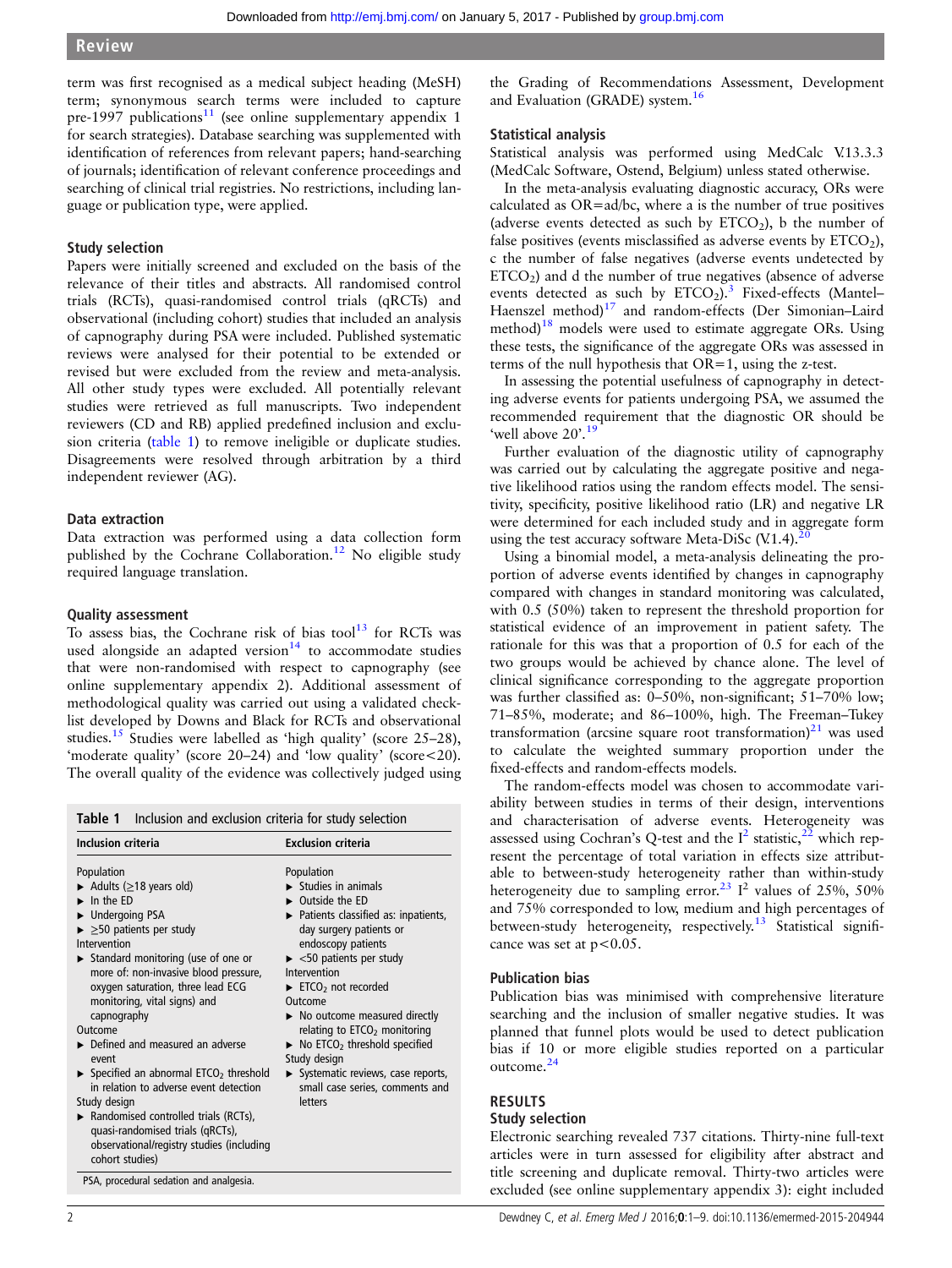less than 50 patients (with seven of these studies meeting additional exclusion criteria), nine did not include an outcome measure related to  $ETCO<sub>2</sub>$ , four did not record  $ETCO<sub>2</sub>$ , four were reviews, three did not analyse  $ETCO<sub>2</sub>$  data separate to standard monitoring data and three were performed outside the ED. Finally, one potentially relevant study $8$  was excluded on the basis that adults and children were not considered separately, and attempts at sourcing further information directly from the author were unsuccessful.

The four excluded reviews were not suitable for extension or revision for the current review (three did not evaluate the use of  $ETCO<sub>2</sub>$  and one was not limited to the ED). Seven studies, representing a total of 662 patients, satisfied the review inclusion criteria. All studies were performed in North America. No potentially relevant pre-existing systematic reviews were identified by the search strategy. Figure 1 presents the corresponding PRISMA flow diagram.

#### Study characteristics

Of the seven eligible studies, four were observational studies and three were RCTs. Three included capnography as a primary intervention (ie, they analysed the effect of capnography on detecting adverse events as one of their primary aims)<sup>6 25</sup> <sup>26</sup> but only one of these was a RCT. This RCT randomised patients to unblinded capnography ('intervention') or blinded capnography ('control'); in the control group treating physicians were blind to the capnography monitoring screen.<sup>25</sup> The primary outcome of this study was the effect of capnography on the incidence of hypoxic events. In the two additional  $\text{RCTs}$ <sup>27</sup> <sup>28</sup> relevant analyses were reported as nested cohort studies. The studies varied in terms of use of supplementary oxygen and none of the

studies reported preoxygenation of patients. All studies used standard monitoring, which included pulse oximetry, heart rate, RR and BP. The definition of an adverse event varied between studies but typically included hypoxia, respiratory depression, hypotension, bradycardia or hospital admission. Complete definitions of an adverse event are included in the 'outcomes' of each study [\(table 2](#page-3-0)). The commonest procedures requiring PSA were fracture reduction and abscess incision and drainage. Study characteristics are summarised in [table 2](#page-3-0) and described in full in online supplementary appendix 3.

# Study quality assessment

Among the studies included in the meta-analyses, four had a low risk of bias, two a moderate risk of bias and one a high risk of bias. The latter had a high risk of performance and detection bias, declaring that "capnography should be part of routine practice, and thus it would not be ethical to blind our clinicians". [28](#page-7-0) Only three studies, including the RCT, attempted to blind staff to  $ETCO_2$  data.<sup>[25](#page-7-0)</sup> <sup>27-[29](#page-7-0)</sup> Of these three, one of the cohort studies terminated early when clinicians were unblinded mid-study.<sup>[29](#page-8-0)</sup> However, in the RCT studying capnography as a primary intervention, randomisation was appropriately performed using a computer-generated randomisation list. $25$  In general, exclusions were pertinent and all patients were accounted for, resulting in low attrition bias. The mean Downs and Black score was 23.2 (range=18–28); studies were labelled as 'high quality' (score 25–28, n=3), 'moderate quality' (score 20–24, n=2) and 'low quality' (score < 20, n=2). None of the studies gave any details regarding funding. Using funnel plots to detect publication bias was not feasible owing to the small number of studies. Detailed quality assessment is included in

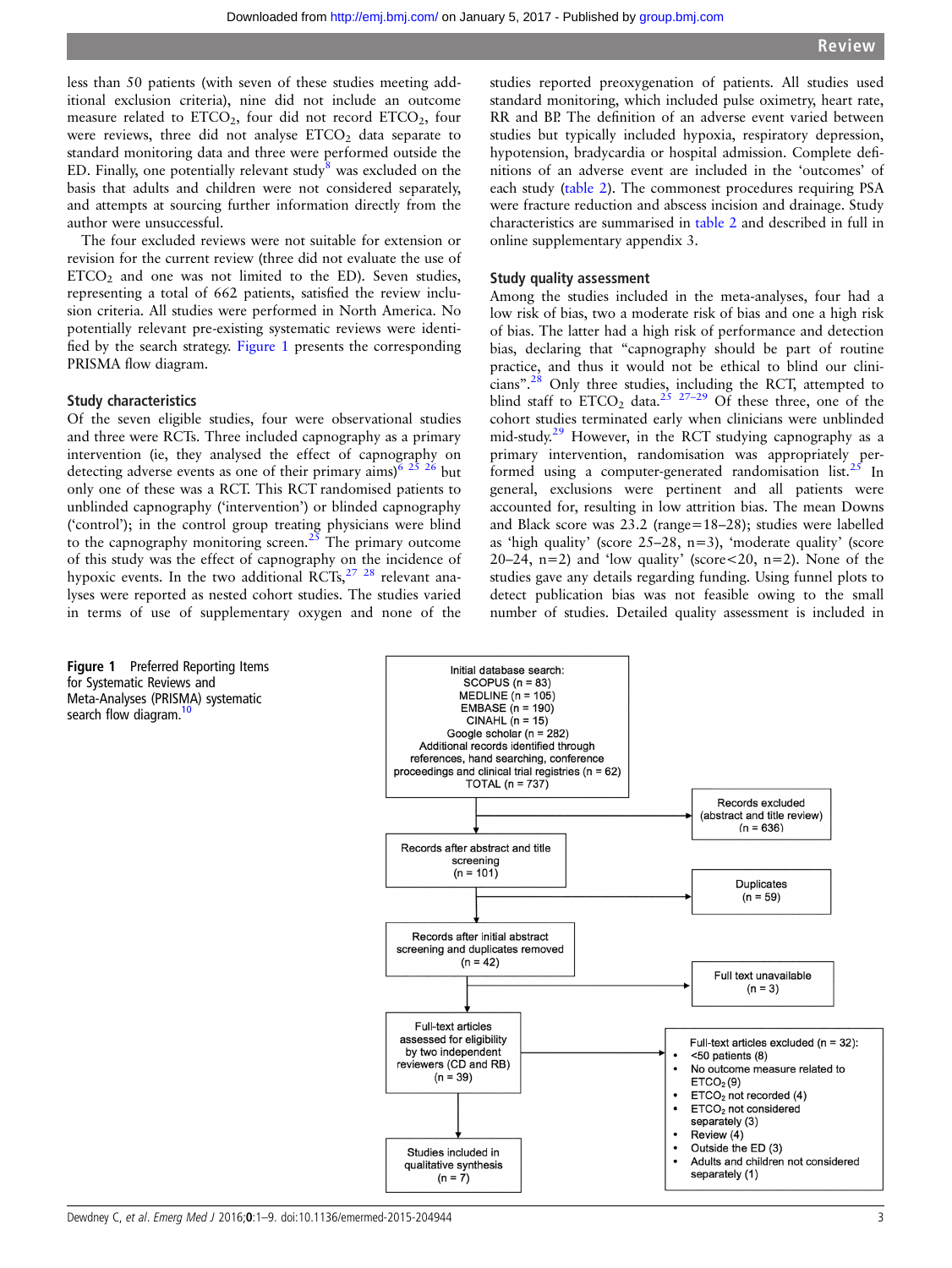#### <span id="page-3-0"></span>Table 2 Summary of included studies

|                                      | Study design/<br>Reference participants                                                                                          | Intervention                                                                                                                                                                                                                                                                                                                                                                    | ETCO <sub>2</sub> criteria                                                                                                                        | <b>Outcomes</b>                                                                                                                                                                                                                                                               | <b>Results</b>                                                                                                                                                                                                                                                         | Quality<br>assessment*                         |
|--------------------------------------|----------------------------------------------------------------------------------------------------------------------------------|---------------------------------------------------------------------------------------------------------------------------------------------------------------------------------------------------------------------------------------------------------------------------------------------------------------------------------------------------------------------------------|---------------------------------------------------------------------------------------------------------------------------------------------------|-------------------------------------------------------------------------------------------------------------------------------------------------------------------------------------------------------------------------------------------------------------------------------|------------------------------------------------------------------------------------------------------------------------------------------------------------------------------------------------------------------------------------------------------------------------|------------------------------------------------|
| <b>Burton</b><br>et al <sup>29</sup> | Prospective observational<br>58 adults (only adults<br>$\geq$ 18 years old included in<br>analysis, median age:<br>38 years old) | Propofol, etomidate, midazolam,<br>ketamine (doses not defined)<br>Supplementary oxygen: 2 L/min (all<br>patients)<br>Monitoring: pulse oximetry, heart rate,<br>cardiac rhythm, RR and interval BP,<br>ETCO <sub>2</sub> continuously                                                                                                                                          | ETCO <sub>2</sub> change of $\geq$ 10 mm Hg from<br>presedation baseline or intrasedation<br>ETCO <sub>2</sub> $\leq$ 30 mm Hg or $\geq$ 50 mm Hg | ► Accuracy of capnography in detecting acute respiratory<br>events (SpO <sub>2</sub> <92%; increases in supplemental oxygen;<br>use of bag-valve mask or oral/nasal airway; airway<br>alignment manoeuvres; physical or verbal stimulation;<br>reversal agent administration) | Diagnostic OR: 4.831<br>14/19 experienced changes in ETCO <sub>2</sub> before<br>hypoxia                                                                                                                                                                               | 18 (low quality);<br>moderate risk of<br>bias  |
| Deitch<br>et al <sup>27</sup>        | <b>RCT</b><br>median age: 37 years old)                                                                                          | 1-1.5 mg/kg intravenous propofol with ETCO <sub>2</sub> $\geq$ 50 mm Hg, or $\geq$ 10%<br>110 adults ( $\geq$ 18 years old; additional 0.5 mg/kg boluses<br>Procedure: abscess drainage<br>(n=69); fracture/joint reduction<br>$(n=35)$<br>Supplementary oxygen: 3 L/min (56/110)<br>patients)<br>Monitoring: pulse oximetry, pulse rate,<br>BP, ETCO <sub>2</sub> continuously | increase or decrease from baseline or<br>loss of waveform                                                                                         | $\triangleright$ Accuracy of capnography in detecting hypoxia (SpO <sub>2</sub> )<br>$<$ 93% for $>$ 15 s)<br>Ability of physicians to recognise RD (blinded vs unblinded<br>capnography)                                                                                     | Diagnostic OR: 1.21<br>9/25 experienced changes in ETCO <sub>2</sub> before<br>hypoxia;<br>27/52 RD detected by ETCO <sub>2</sub> only;<br>1/27 physicians identified RD according to ETCO <sub>2</sub>                                                                | 25 (high quality);<br>Low risk of bias         |
| Deitch<br>et al <sup>25</sup>        | <b>RCT</b><br>132 adults ( $\geq$ 18 years old;<br>median age: 34 years old)                                                     | 0.05 mg/kg morphine or 0.5 $\mu$ g/kg<br>fentanyl intravenously and then 1 mg/<br>kg propofol with 0.5 mg/kg boluses<br>Procedure: abscess drainage; fracture/<br>joint reduction<br>Supplementary oxygen: 3 L/min (all<br>patients)<br>Monitoring: pulse oximetry, pulse rate,<br>BP, ETCO <sub>2</sub> every 5 s                                                              | ETCO <sub>2</sub> $\geq$ 50 mm Hg, or $\geq$ 10%<br>increase or decrease from baseline or<br>loss of waveform $\geq$ 15 s                         | $\triangleright$ Does the addition of capnography to standard monitoring<br>reduce hypoxia(SpO <sub>2</sub> <93% for > 15 s)<br>$\triangleright$ Ability of capnography to detect RD                                                                                          | Diagnostic OR: 154.72<br>Hypoxia: 17/68 (capnography) vs 27/64 (blinded<br>capnography)<br>44/44 changes in ETCO <sub>2</sub> before hypoxia; 32/76 RD<br>detected by ETCO <sub>2</sub> only; 5/38 interventions based<br>on ETCO <sub>2</sub>                         | 28 (high quality);<br>low risk of bias         |
| Deitch<br>et al $^{28}$              | Prospective observational<br>117 adults ( $\geq$ 18 years old,<br>mean age: 34.5 years old)                                      | 1 mg/kg propofol with additional<br>0.5 mg/kg boluses until desired level of or decrease from baseline or loss of<br>sedation was achieved<br>Supplementary oxygen: 15 L/min (in 59/<br>117)<br>Monitoring: pulse oximetry, pulse rate,<br>BP, ETCO <sub>2</sub> every 5 s                                                                                                      | waveform $>15$ s                                                                                                                                  | ETCO <sub>2</sub> $\geq$ 50 mm Hg or $\geq$ 10% increase $\triangleright$ Accuracy of capnography in detecting hypoxia (SpO <sub>2</sub><br>$<$ 93% for $>$ 15 s)<br>Ability of capnography to detect RD                                                                      | Diagnostic OR: 9.32<br>28/58 experienced RD identified by ETCO <sub>2</sub> but did<br>not develop hypoxia; 35/58 experienced hypoxia<br>after RD; 29/35 experienced changes in ETCO <sub>2</sub><br>before hypoxia; 16/31 interventions based on<br>ETCO <sub>2</sub> | 24 (moderate<br>quality); high risk<br>of bias |
| Miner<br>et al <sup>26</sup>         | Prospective observational<br>74 adults ( $\geq$ 18 years old,<br>mean age: 37.6 years old)                                       | Methohexital/propofol/etomidate or<br>fentanyl and midazolam (doses not<br>defined)<br>Supplementary oxygen: not given<br>routinely (47/74 as part of airway<br>management; concentration not stated)<br>Monitoring: pulse oximetry, heart rate,<br>BP, RR, ETCO <sub>2</sub> every 2 min (+ modified<br>version of the OAA/S scale)                                            | $ETCO2 > 50$ mm Hg or absent $ETCO2$<br>waveform or ETCO <sub>2</sub> change from<br>baseline $>10$ mm Hq                                         | Ability of capnography to detect RD vs pulse oximetry                                                                                                                                                                                                                         | Diagnostic OR: 7.31<br>33/74 experienced RD<br>33/33 detected by ETCO <sub>2</sub> , 11/33 detected by pulse of bias<br>oximetry; 9/11 interventions based on ETCO <sub>2</sub>                                                                                        | 24 (moderate<br>quality); low risk             |
|                                      |                                                                                                                                  |                                                                                                                                                                                                                                                                                                                                                                                 |                                                                                                                                                   |                                                                                                                                                                                                                                                                               |                                                                                                                                                                                                                                                                        | Continued                                      |

Dewdney C,

et al . Emerg Med J

2016; 0:1

–9. doi:10.1136/emermed-2015-204944

Review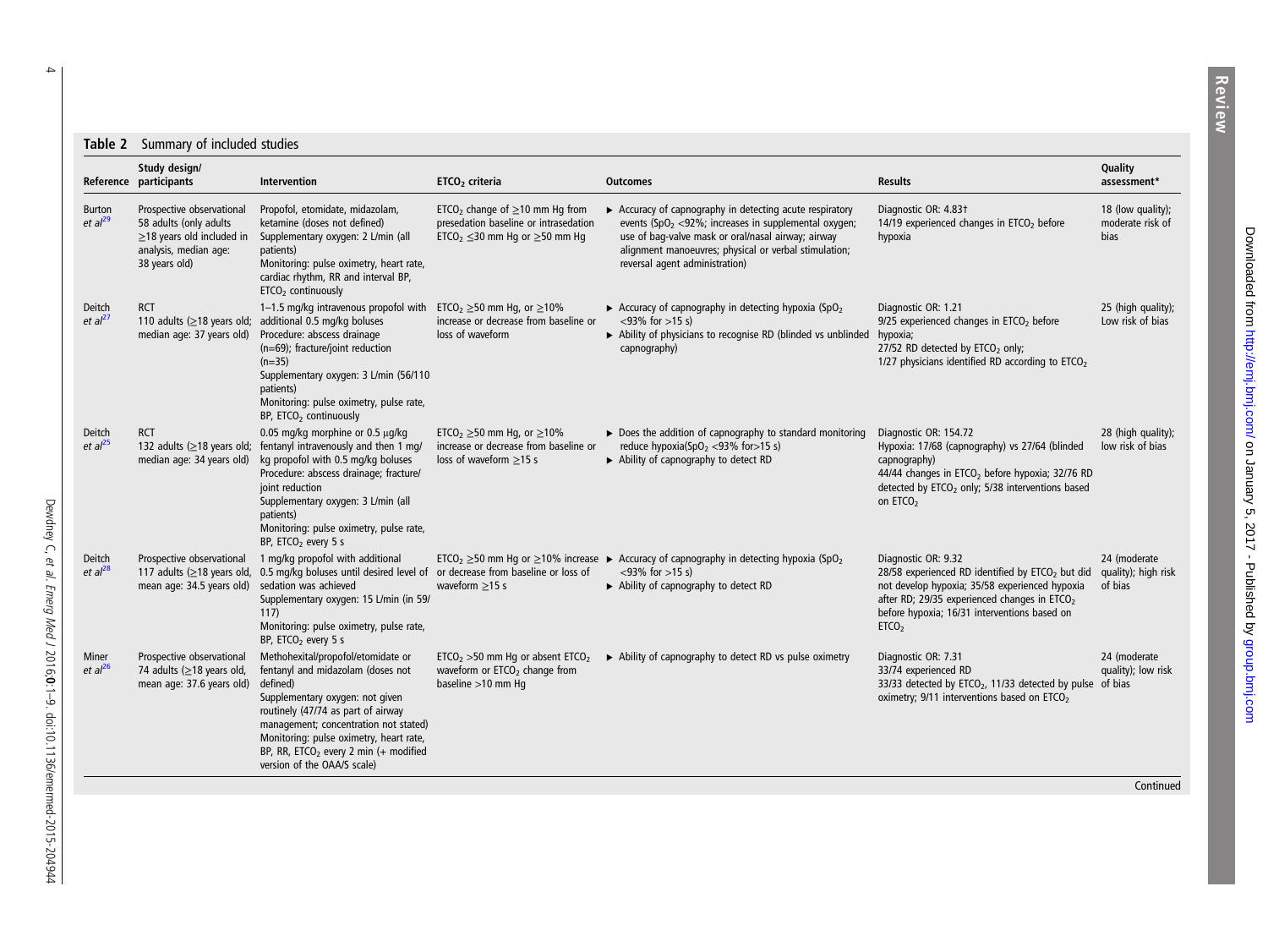|                                 | Table 2 Continued                                          |                                                                                                                                                                                                                                                                                                                                              |                                                                                                              |                                                                                                                                                                                                                                    |                                                                                                                                                              |                                               |
|---------------------------------|------------------------------------------------------------|----------------------------------------------------------------------------------------------------------------------------------------------------------------------------------------------------------------------------------------------------------------------------------------------------------------------------------------------|--------------------------------------------------------------------------------------------------------------|------------------------------------------------------------------------------------------------------------------------------------------------------------------------------------------------------------------------------------|--------------------------------------------------------------------------------------------------------------------------------------------------------------|-----------------------------------------------|
|                                 | Study design/<br>Reference participants                    | Intervention                                                                                                                                                                                                                                                                                                                                 | ETCO <sub>2</sub> criteria                                                                                   | <b>Outcomes</b>                                                                                                                                                                                                                    | <b>Results</b>                                                                                                                                               | assessment*<br>Quality                        |
| et al <sup>30</sup><br>Miner    | mean age: 40.9 years old) given)                           | Supplementary oxygen: 87/108 (as part<br>Monitoring: pulse oximetry, heart rate,<br>Prospective observational Methohexital/propofol/etomidate or<br>108 adults ( $\geq$ 18 years old, fentanyl and midazolam (doses not<br>BP, ETCO <sub>2</sub> continuously (+ EEG to<br>of airway management; dose not<br>calculate BIS score)<br>stated) | $>10$ mm Hg or absent ETCO <sub>2</sub><br>ETCO <sub>2</sub> change from baseline<br>waveform                | ► Capnography vs pulse oximetry in detecting RD                                                                                                                                                                                    | 44/108 experienced RD 41/44 detected by ETCO2,<br>14/44 detected by pulse oximetry<br>Diagnostic OR: 3.99                                                    | 26 (high quality);<br>low risk of bias        |
| Sivilotti<br>et al <sup>b</sup> | 63 adults (>18 years old,<br>mean age: 39 years old)<br>ĔД | Monitoring: continuous pulse oximetry,<br>propofol intravenously 2 min later and<br>then 0.1 mg/kg boluses every 30 s<br>Supplementary oxygen: if patients<br>(number of patients and dose not<br>fentanyl intravenously, 0.4 mg/kg<br>0.3 mg/kg ketamine or 1.5 µg/kg<br>developed oxygen desaturation<br>ECG and BP, $ETCO2$<br>stated)    | recurrent losses of waveform<br>baseline or loss of waveform for<br>>10 mm Hg from presedation<br>$>30$ s or | ETCO <sub>2</sub> >50 mm Hg or a rise or fall of $\triangleright$ Accuracy of capnography in detecting hypoxia (SpO <sub>2</sub><br>$\blacktriangleright$ Hypoventilation; Oxygen desaturation (SpO <sub>2</sub> <92%)<br>$(92\%)$ | 21/36 developed hypoxia and had ETCO <sub>2</sub> changes<br>but only 2/36 experienced changes in ETCO <sub>2</sub><br>Diagnostic OR: 7.56<br>before hypoxia | moderate risk of<br>bias<br>18 (low quality); |
|                                 | RD, respiratory depression.                                | *Quality assessment includes the Downs and Black Study Quality Score and the risk of bias according to the Cochrane Risk of Bias tool. <sup>1315</sup><br>tDiagnostic OR: the diagnostic accuracy of capnography to detect an adverse event was ca                                                                                           | Iculated as an OR for each study.                                                                            |                                                                                                                                                                                                                                    |                                                                                                                                                              |                                               |

online supplementary appendix 4. Online supplementary appendix 5 summarises the overall study quality according to GRADE guidelines.

# Definition and detection of adverse events

The most commonly reported outcomes were hypoxia and respiratory depression. Their definitions were heterogeneous among studies. Hypoxia was defined as  $SpO<sub>2</sub>$  <93% for >15 s; <sup>[25 27 28](#page-7-0)</sup>  $SpO<sub>2</sub> < 92\%<sup>6</sup>$  $SpO<sub>2</sub> < 92\%<sup>6</sup>$  $SpO<sub>2</sub> < 92\%<sup>6</sup>$  <sup>29</sup> or  $SpO<sub>2</sub> < 90\%<sup>26</sup>$  $SpO<sub>2</sub> < 90\%<sup>26</sup>$  $SpO<sub>2</sub> < 90\%<sup>26</sup>$  <sup>30</sup> Clinically significant respiratory depression was defined by 'ETCO<sub>2</sub> changes': six studies included loss of  $ETCO<sub>2</sub>$  waveform<sup>[6](#page-7-0)</sup>  $25-28$  $25-28$  [30](#page-8-0) and all seven studies included ETCO<sub>2</sub> changes  $\geq 10\%$  or  $\geq 10$  mm Hg from baseline.

Adverse events were defined separately by each study as one or more of: hypoxia, respiratory depression, hypotension, bradycardia, arrhythmia, vomiting, increase in supplementary oxygen, prolonged ED stay or admission, increase in supplemental oxygen, airway repositioning, physical or verbal stimulation, or reversal agent administration. 'Positive capnography' was defined individually by each study in terms of a prespecified change in the  $ETCO<sub>2</sub>$ trace [\(table 2](#page-3-0)). The diagnostic accuracy of capnography to detect these predefined adverse events was calculated as an OR for each study and included in a meta-analysis (figure 2). Overall, the diagnostic OR for capnography identifying an adverse event was approximately 6 (OR: 5.87; 95% CI 2.41 to 14.3; p<0.001). The width of the CI for the aggregate diagnostic OR of 5.87 was fairly high (2.41–14.30). Also, the proportion of between-study heterogeneity was on the high side of moderate  $(I2=66.88\%; 95\% \text{ CI}$ 26.18 to 85.14), suggesting a moderate-to-high absolute level of between study heterogeneity (figure 2).

Summary data for individual and aggregate sensitivity, specificity, positive and negative likelihood ratios are detailed in fi[gure 3.](#page-5-0) As indicated in fi[gure 3](#page-5-0), on application of Cochran's Q-test for testing for between study heterogeneity, a highly significant effect was found in each case. Further, the  $I^2$  statistic suggested moderate levels of between study heterogeneity for the specificity and positive likelihood ratio, but high levels of between study heterogeneity for the sensitivity and negative likelihood ratio.



Figure 2 Diagnostic OR for capnography detecting adverse events during procedural sedation and analgesia (PSA). Aggregate ORs, calculated using the fixed and random effects methods, were 6.25 (95% CI 4.05 to 9.63, z=8.303, p<0.001) and 5.87 (95% CI 2.41 to 14.3, z=3.896, p<0.001), respectively. The results for Cochran's Q-test and the corresponding  $I^2$  statistic were as follows: ( $\chi^2$ =18.11; DF=6; p=0.006),  $1^2$ =66.88% (95% CI 26.18 to 85.14).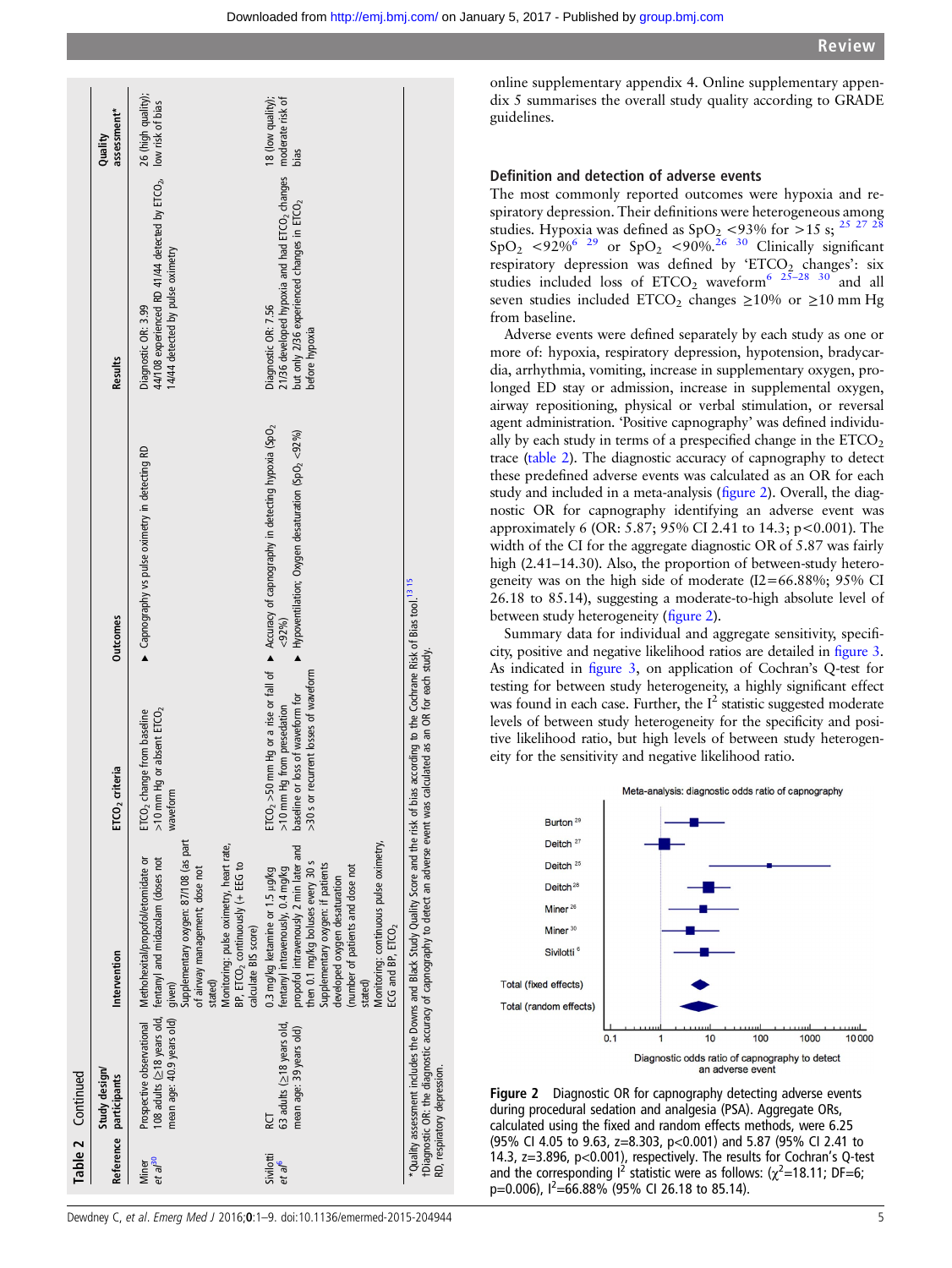<span id="page-5-0"></span>

Figure 3 Sensitivity, specificity, positive and negative likelihood ratios for measurement of the diagnostic accuracy of capnography in detecting adverse events during procedural sedation and analgesia (PSA).

# Capnography versus standard monitoring in detecting adverse events

The RCT investigating capnography as a primary intervention reported that 25% (17/68) of patients with capnography experienced hypoxia (SpO<sub>2</sub> <93% for  $\geq$ 15 s) compared with 42% (27/ 64) of those with blinded capnography (17% absolute difference; 95% CI 1.3 to 33;  $p=0.035$ ).<sup>[25](#page-7-0)</sup> Other studies compared the number of episodes of respiratory depression detected by capnography with those detected by standard monitoring. One study found that 61% (27/44) of episodes of respiratory depression were identified by  $ETCO_2$  changes before pulse oximetry.<sup>[30](#page-8-0)</sup> In a second study by Miner et  $al^{26}$  $al^{26}$  $al^{26}$  all episodes (33/ 33) of respiratory depression were detected by capnography compared with 33% (11/33) by pulse oximetry. A further study found that while 21/36 episodes of respiratory depression were detected by changes in capnography measurements, only 2/36 preceded those detected by changes in pulse oximetry measurements.<sup>[6](#page-7-0)</sup>

In the meta-analysis that compared detection of adverse events by capnography versus standard monitoring, 48.8% of adverse events were detected by changes in capnography measurements before there were changes in standard monitoring measurements (95% CI 32.85 to 64.92; 7 studies, 662 participants, figure 4). Conversely, 42.0% of adverse events were detected by changes in standard monitoring measurements before changes in capnography measurements. The CI (32.85 to 64.92) for the difference in proportions (48.8) of detected adverse events was fairly wide, while the proportion of between-study heterogeneity was on the low side of moderate  $(I^2 = 52.14\%; 95\% \text{ CI } 78.73 \text{ to } 93.78)$ , suggesting a moderate level of between-study heterogeneity (figure 4).

#### Physician intervention

Three studies evaluated physician intervention in response to changes in  $ETCO<sub>2</sub>$  prior to standard monitoring.<sup>25</sup> Interventions included verbal or physical stimulation, airway realignment, use of supplementary oxygen or airway adjuncts, assisted ventilation or intubation. In one study, it was found that in patients requiring assisted ventilation, 82% (9/11) were detected by capnography (either an absent  $ETCO<sub>2</sub>$  waveform or

an ETCO<sub>2</sub> > 50 mm Hg) compared with 18% (2/11) detected by changes in pulse oximetry measurement.<sup>26</sup> Other methods of standard monitoring, such as pulse rate, ECG, BP and RR, were not compared for this outcome. In another study, 16/31 interventions were in patients that had  $ETCO<sub>2</sub>$  changes without hypoxia. $27$  In the RCT, it was reported that physicians intervened in 35% of cases (24/68) with capnography monitoring compared with 22% (14/64) of cases without capnography monitoring.<sup>[25](#page-7-0)</sup> [Table 3](#page-6-0) includes a summary of these studies.

#### Supplementary oxygen

The studies varied in terms of use of supplementary oxygen. None of the studies documented the use of preoxygenation of patients during the procedure. Two studies used supplementary



Figure 4 Comparison of capnography with standard monitoring in the detection of adverse events during procedural sedation and analgesia (PSA). Aggregate proportions and corresponding binomial proportion CIs, calculated using the fixed and random effects models, were as follows: 47.5% (95% CI 41.98 to 53.1) and 48.8% (95% CI 32.85 to 64.92), respectively. The results for Cochran Q-test and the<br>corresponding I<sup>2</sup> statistic were as follows: ( $\chi^2$ =12.64, DF=6, p<0.0001),  $I^2$ =52.14% (95% CI 78.73 to 93.78).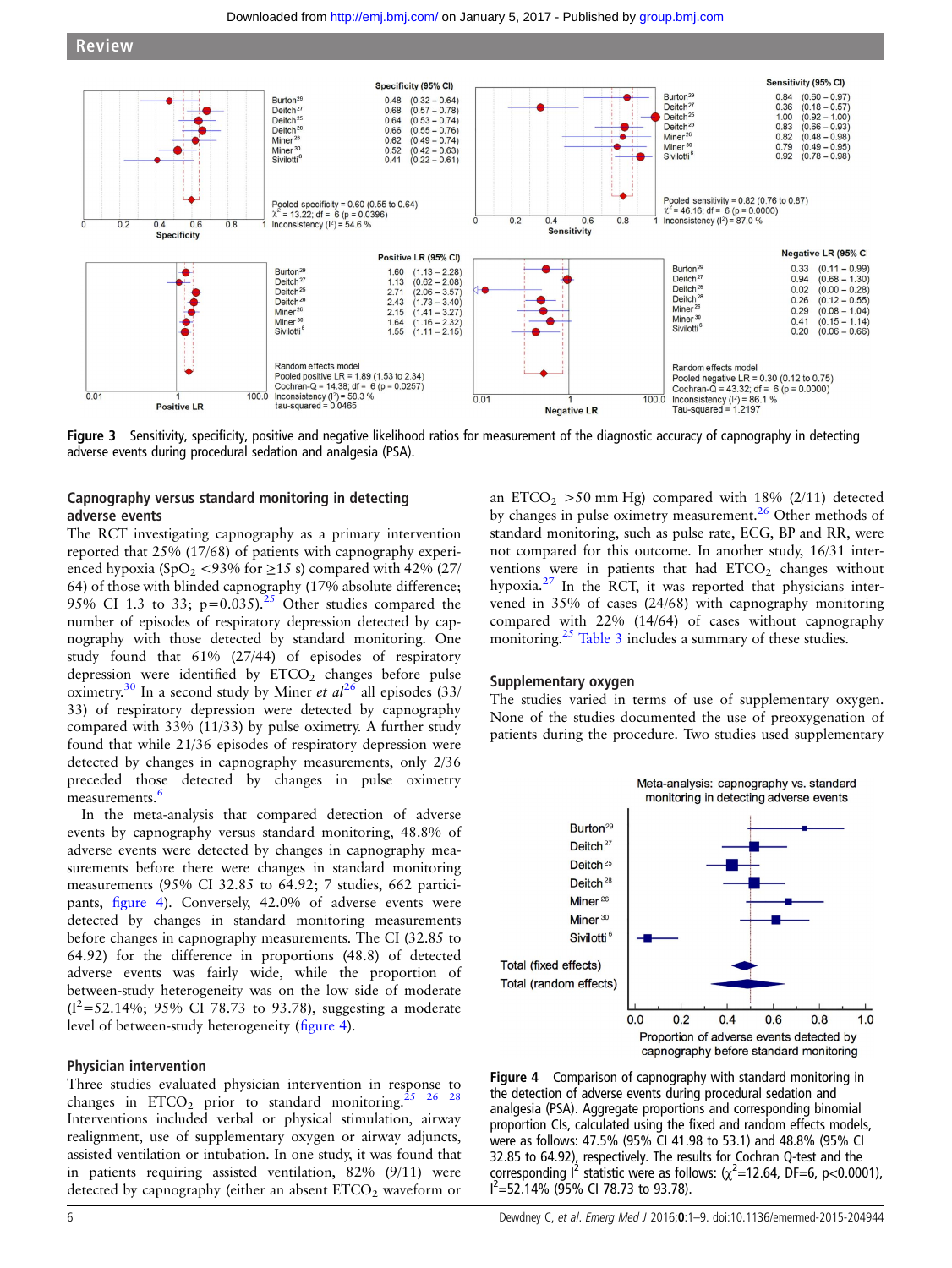<span id="page-6-0"></span>oxygen as routine during the procedure,  $25 \frac{29}{2}$  $25 \frac{29}{2}$  and all other studies used supplementary oxygen as an intervention if a patient developed oxygen desaturation. In the study using highflow oxygen as an outcome measure, hypoxia was less frequent in patients receiving high-flow oxygen (15 L/min) but there was no statistically significant difference in the capnographic detection of respiratory depression between the two groups.[28](#page-7-0) The remaining studies did not divide the patients experiencing respiratory depression identified by  $ETCO<sub>2</sub>$  into those receiving supplementary oxygen and those without supplementary oxygen.

# **DISCUSSION**

This review investigates the potential effect on patient safety of the use of capnography in addition to standard monitoring for adult patients undergoing PSA in the ED. It focuses on the diagnostic accuracy of capnography alone in detecting PSA-related adverse events and the ability of capnography to detect such events before standard monitoring. This review also explores physician interventions based on capnography data.

As a measure of diagnostic accuracy for capnography identifying an adverse event, the statistically significant aggregate diagnostic OR of approximately 6 suggests a relationship between capnography and adverse event detection. This level of diagnostic accuracy is similar to a previous meta-analysis investigating capnography during procedural sedation across a number of settings.[3](#page-7-0) However, this value and the upper limit of the corresponding 95% CI fall below the lower limit of 20 recognised as corresponding to genuine clinical importance.<sup>[23](#page-7-0)</sup>

The aggregate sensitivity for detection of an adverse event by capnography was high in comparison to the relative modest corresponding aggregate specificity. These findings, together with the relatively narrow CIs for the above measures, suggest that the use of capnography may be more effective as a rule-out rather than a rule-in test for detecting adverse events. However, this interpretation needs to be balanced with findings forthcoming from the aggregate LR values. It is recommended that in order 'to alter clinical management' a positive LR >10 and a negative LR  $\leq$  0.1 are desirable.<sup>31</sup> The corresponding aggregate values for this review (1.89 and 0.30, respectively) and indeed, the corresponding upper and lower 95% CI limits of 2.34 and a 0.12, respectively, fall short of the standards of this recommendation. A further measure of diagnostic test quality is the separation ratio positive LR[/ne](#page-8-0)gative LR between the two likelihood ratios. In the literature,  $32$  the criterion that this ratio lies below 50 has been used to characterise a weak diagnostic test. For the current review, the corresponding value is 6.3. Clearly, therefore, the values of the LRs for this study are unsupportive of capnography as a useful diagnostic test.

There was a lack of evidence for a statistically significant difference in the number of adverse events detected when

|              | Table 3 Physician interventions based on capnography |
|--------------|------------------------------------------------------|
| measurements |                                                      |

| Study               | Interventions based on<br>ETCO <sub>2</sub> /total interventions (%)                                      | 95% CI                    |
|---------------------|-----------------------------------------------------------------------------------------------------------|---------------------------|
| Miner et $al^{26}$  | 9/11(81.8)                                                                                                | $(48.2 \text{ to } 97.7)$ |
| Deitch et $al^{25}$ | 5/38(13.2)                                                                                                | $(4.4 \text{ to } 28.1)$  |
| Deitch et $a^{28}$  | 16/31 (51.6)                                                                                              | $(33.1 \text{ to } 69.8)$ |
|                     | Concerted of the children than conflicted which the bitangulation to account the concerted to the concert |                           |

Summary of the studies that evaluated physician intervention in response to changes in capnography prior to standard monitoring.

capnography was used in addition to standard monitoring (48.8% (95% CI 32.9 to 64.9)) compared with chance alone (50%). Lastly, across the three studies used to assess physician interventions (table 3), there was considerable variation in the proportion of physician interventions in response to abnormal capnography readings. Also, the 95% CIs for these proportions were very wide, undermining the accuracy of the above sample proportions as estimates of the true or population proportion of physician interventions based on capnography monitoring.

The clinical significance of these findings may be limited for a number of key reasons:

- ▸ It was not feasible to perform a meta-analysis relating to physician intervention due to small patient numbers. Indeed, only three of the studies included reported data relating to physician intervention. The inability to simultaneously address adverse event detection and the link with physician intervention for each study identifies an area requiring further research.
- $\blacktriangleright$  There was high variability in the definition of an adverse event, ranging from severe oxygen desaturation (<75% at any time) to transient hypoxia (<93% for 15 s).
- ▸ The restricted use of supplemental oxygen in six of the studies. Despite high flow oxygen being recommended in all sedated patients by the joint Royal College of Emergency Medicine/Royal College of Anaesthetics statement,<sup>[2](#page-7-0)</sup> this was not routinely delivered in any of the studies included herein. The potential benefit of capnography may well be reduced in well-oxygenated patients.
- ▸ Depth of sedation is an important determinant of safety during PSA and none of the studies specified an intended depth of sedation in either their methods or outcomes.
- ▸ There was an element of incorporation bias as some of the studies used capnography or standard monitoring as part of the definition of an adverse event, which could lead to an overestimation of diagnostic accuracy.
- $\blacktriangleright$  Importantly, there is consistency in the ability of capnography to detect adverse events, including hypoxia, before other monitoring across different clinical settings.<sup>[33](#page-8-0)</sup> There are several possible factors which may account for the absence of a clear relationship between capnographic detection of adverse events, physician intervention and improved outcomes. These include the choice of research questions, the choice of study design, a lack of study power and the rarity of significant adverse events. Thus, it is as yet unclear that the above study findings provide evidence of absence of improved patient safety.

# Quality of the evidence

This is the first systematic review to evaluate capnography use during PSA in adults specifically within the ED. The strength of this review is based on its methodology. Several methods were used to reduce publication bias, including comprehensive literature searching, implementing strict prespecified inclusion and exclusion criteria, screening all papers by two reviewers to reduce selection bias and performing a thorough quality assessment.

The main limitation is that there was only one published RCT studying capnography as a primary intervention.<sup>[25](#page-7-0)</sup> While the existence of a common treatment outcome supports use of meta-analysis, as with many reviews, study design and outcome definitions were not homogeneous across studies, resulting in statistical heterogeneity. For the meta-analyses in this review, there was estimated to be moderate between-study statistical heterogeneity or in the case of the sensitivity and negative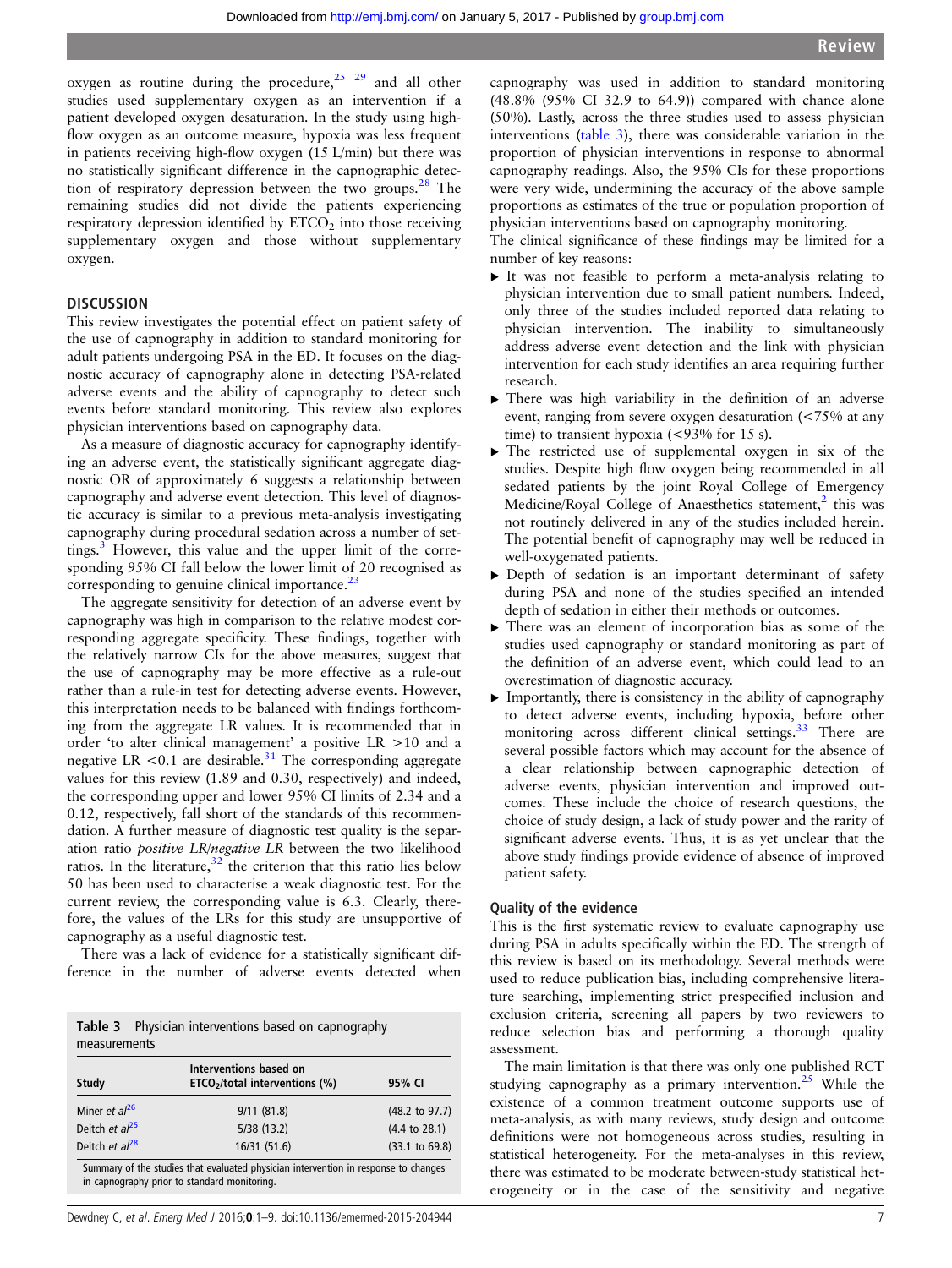<span id="page-7-0"></span>likelihood ratio for capnography detecting an adverse event, high between-study heterogeneity. Statistical heterogeneity can arise from clinical heterogeneity, random errors and errors in estimation of within-study variability.<sup>[34](#page-8-0)</sup> As this study included cohort studies, possible sources of clinical heterogeneity included differences in clinical methodology between studies, such as the drug regimen, frequency of  $ETCO<sub>2</sub>$  monitoring and the definition of an adverse event. Using the random-effects model, we sought to explore clinical heterogeneity from the above sources. Although attempts to reduce publication bias were performed via comprehensive literature searching, the small number of studies per outcome precluded formal assessment of publication bias via a funnel  $plot<sub>1</sub><sup>29</sup>$  $plot<sub>1</sub><sup>29</sup>$  $plot<sub>1</sub><sup>29</sup>$  which would have provided increased rigour.

Current guidelines advocate the routine use of capnography during PSA.<sup>2</sup> <sup>4</sup> The potential benefit of capnography during PSA has been eloquently debated elsewhere.<sup>3</sup> <sup>35</sup> Determining whether or not its use provides additional safety is difficult because it is unclear what defines an optimal safety measure and how this measure might alter clinician practice to prevent adverse events. In the RCT studying capnography as a primary intervention, the addition of capnography reduced the number of patients with hypoxia. However, the more important decision to intervene during procedural sedation is multifactorial, involving both human and clinical factors. Part of this issue is the immense variability in sedation-related adverse event reporting. The 'Adverse Events Sedation Reporting Tool' has recently been developed by the World Society of Intravenous Anaesthesia<sup>[36](#page-8-0)</sup> and has already been successfully trialled.<sup>37</sup> <sup>38</sup> This tool includes a description of the adverse event and its severity, the interventions performed and the outcome.

Across all studies in this review, capnography measurements and oxygen saturations were used to identify adverse events and also abnormal measurements were included as one of the variables used to define an adverse event. Thus, in order to consistently report and evaluate the efficacy of capnography in reducing adverse events and improving patient safety, there is a clear need for a standardised tool such as that advocated by the Word Society of Intravenous Anaesthesia.<sup>[36](#page-8-0)</sup>

# **CONCLUSION**

This review demonstrates that while, in adult patients undergoing PSA in the ED, capnography may be able to distinguish between patients who will and will not subsequently experience an adverse event, there is a lack of statistical evidence to support its clinical usefulness as part of routine care during the procedural sedation of adults in the ED. Further, there is insufficient evidence to suggest that the addition of capnography to standard monitoring increases patient safety. Despite this, given the diagnostic utility of capnography identified in this and a previous review, $3$  its ease of use, low cost and lack of risk, we advocate compliance with current professional guidance on the use of capnography in the ED during PSA. However, there is a need for well-powered RCTs employing an accepted adverse event reporting tool while simultaneously quantifying physician likelihood to intervene during PSA in the ED. Such studies, along with thorough cost–benefit analyses, are required to substantiate professional guidelines and determine whether there is real clinical benefit from using capnography during PSA in adults in the ED.

Contributors AG conceived the study. CD drafted the protocol, carried out the study selection, extracted data and analysed the studies. RB and AG arbitrated the study selection. MD reviewed the statistics of the meta-analysis. GL reviewed the quality and accuracy of the study. All authors contributed to the revision of the manuscript. CD takes responsibility for the paper as a whole.

Competing interests None declared.

**Ethics approval** NHS ethical review was deemed unnecessary. This study met ethical approval by The College of Medicine and Veterinary Medicine, University of Edinburgh, UK.

Provenance and peer review Not commissioned; externally peer reviewed.

Data sharing statement All data collected in the review has been published within the article or supplementary files online.

# **REFERENCES**

- 1 Jagoda AS, Campbell M, Karas S, et al. Clinical policy for procedural sedation and analgesia in the emergency department. [Ann Emerg Med](http://dx.doi.org/10.1016/S0196-0644(98)70216-1) 1998;31:663-77.
- 2 RCoA. Medicine E, Party W, Management A. Safe Sedation of Adults in the Emergency Department. Online Report. 2012:10.
- 3 Waugh JB, Epps C, Khodneva Y. Capnography enhances surveillance of respiratory events during procedural sedation: a meta-analysis. [J Clin Anesth](http://dx.doi.org/10.1016/j.jclinane.2010.08.012) 2011;23:189–96.
- 4 Godwin SA, Burton JH, Gerardo CJ, et al. Clinical policy: procedural sedation and analgesia in the emergency department. [Ann Emerg Med](http://dx.doi.org/10.1016/j.annemergmed.2013.10.015) 2014;63:247-58.e18.
- 5 Hoffman GM, Nowakowski R, Troshynski TJ, et al. Risk reduction in pediatric procedural sedation by application of an American Academy of Pediatrics/American Society of Anesthesiologists process model. [Pediatrics](http://dx.doi.org/10.1542/peds.109.2.236) 2002;109:236-43.
- Sivilotti MLA, Messenger DW, van Vlymen J, et al. A comparative evaluation of capnometry versus pulse oximetry during procedural sedation and analgesia on room air. [CJEM](http://dx.doi.org/10.1017/S1481803500012549) 2010;12:397-404.
- 7 Krauss B, Hess DR. Capnography for procedural sedation and analgesia in the emergency department. [Ann Emerg Med](http://dx.doi.org/10.1016/j.annemergmed.2006.10.016) 2007;50:172-81.
- Deitch K, Chudnofsky CR, Dominici P. The utility of supplemental oxygen during emergency department procedural sedation and analgesia with midazolam and fentanyl: a randomized, controlled trial. [Ann Emerg Med](http://dx.doi.org/10.1016/j.annemergmed.2006.06.013) 2007;49:1-8.
- Green SM, Krauss B. Propofol in emergency medicine: pushing the sedation frontier. [Ann Emerg Med](http://dx.doi.org/10.1016/S0196-0644(03)00746-7) 2003;42:792–7.
- 10 Moher D. Preferred reporting items for systematic reviews and meta-analyses: the PRISMA statement. [Ann Intern Med](http://dx.doi.org/10.7326/0003-4819-151-4-200908180-00135) 2009;151:264.
- 11 Medical Subject Headings (MeSH) MeSH Descriptor Data. Tree Number: E01.370.386.700.150. National Library of Medicine 2014. Retrieved 27/07/2014. MeSH.
- 12 Cochrane Wounds Group, Cochrane Data Extraction Sheet. Available at: [\[http://](http://wounds.cochrane.org/forms-authors) [wounds.cochrane.org/forms-authors\]](http://wounds.cochrane.org/forms-authors) (accessed 6 Aug 2014).
- 13 Higgins JPT, Altman DG, Gøtzsche PC, et al. The Cochrane Collaboration's tool for assessing risk of bias in randomised trials. BMJ 2011;343:d5928.
- 14 Sterne J, Higgins J, Reeves B, et al. Extending the Cochrane Risk of Bias tool to assess risk of bias in non-randomized studies. 2013:1–32.
- Downs SH, Black N. The feasibility of creating a checklist for the assessment of the methodological quality both of randomised and non-randomised studies of health care interventions. [J Epidemiol Community Health](http://dx.doi.org/10.1136/jech.52.6.377) 1998;52:377-84.
- 16 Guyatt GH, Oxman AD, Vist GE, et al. GRADE: an emerging consensus on rating quality of evidence and strength of recommendations. **[BMJ](http://dx.doi.org/10.1136/bmj.39489.470347.AD)** 2008;336:924-6.
- 17 Manetl N, Haenszel W. Statistical aspects of the analysis of data from retrospective studies of disease. J Natl Cancer Inst 1959;22:719–48.
- 18 DerSimonian R, Laird N. Meta-analysis in clinical trials. [Control Clin Trials](http://dx.doi.org/10.1016/0197-2456(86)90046-2) 1986;7:177–88.
- 19 Fischer JE, Bachmann LM, Jaeschke R. A readers' guide to the interpretation of diagnostic test properties: clinical example of sepsis. [Intensive Care Med](http://dx.doi.org/10.1007/s00134-003-1761-8) 2003;29:1043–51.
- 20 Zamora J, Abraira V, Muriel A, et al. Meta-DiSc: a software for meta-analysis of test accuracy data. BMC Medical Research Methodol 2006;6:31.
- 21 Freeman MF, Tukey JW. Transformations related to the angular and the square root. [Ann Math Stat](http://dx.doi.org/10.1214/aoms/1177729756) 1950;21:607–11.
- 22 Huedo-Medina TB, Sánchez-Meca J, Marín-Martínez F, et al. Assessing heterogeneity in meta-analysis: Q statistic or I2 index? [Psychol Methods](http://dx.doi.org/10.1037/1082-989X.11.2.193) 2006;11:193-206.
- 23 Higgins JPT, Thompson SG, Deeks JJ, et al. Measuring inconsistency in meta-analyses. [BMJ](http://dx.doi.org/10.1136/bmj.327.7414.557) 2003;327:557–60.
- 24 Glasziou P, Irwig L, Bain C, et al. Systematic reviews in healthcare: a practical guide. Cambridge: Cambridge University Press, 2001.
- 25 Deitch K, Miner J, Chudnofsky CR, et al. Does end tidal  $CO<sub>2</sub>$  monitoring during emergency department procedural sedation and analgesia with propofol decrease the incidence of hypoxic events? A randomized, controlled trial. [Ann Emerg Med](http://dx.doi.org/10.1016/j.annemergmed.2009.07.030) 2010;55:258–64.
- 26 Miner JR, Heegaard W, Plummer D. End-tidal carbon dioxide monitoring during procedural sedation. [Acad Emerg Med](http://dx.doi.org/10.1111/j.1553-2712.2002.tb01318.x) 2002;9:275-80.
- 27 Deitch K, Chudnofsky CR, Dominici P. The utility of supplemental oxygen during emergency department procedural sedation with propofol: a randomized, controlled trial. [Ann Emerg Med](http://dx.doi.org/10.1016/j.annemergmed.2007.11.040) 2008;52:1–8.
- 28 Deitch K, Chudnofsky CR, Dominici P, et al. The utility of high-flow oxygen during emergency department procedural sedation and analgesia with propofol: a randomized, controlled trial. [Ann Emerg Med](http://dx.doi.org/10.1016/j.annemergmed.2011.05.018) 2011;58: 360–4.e3.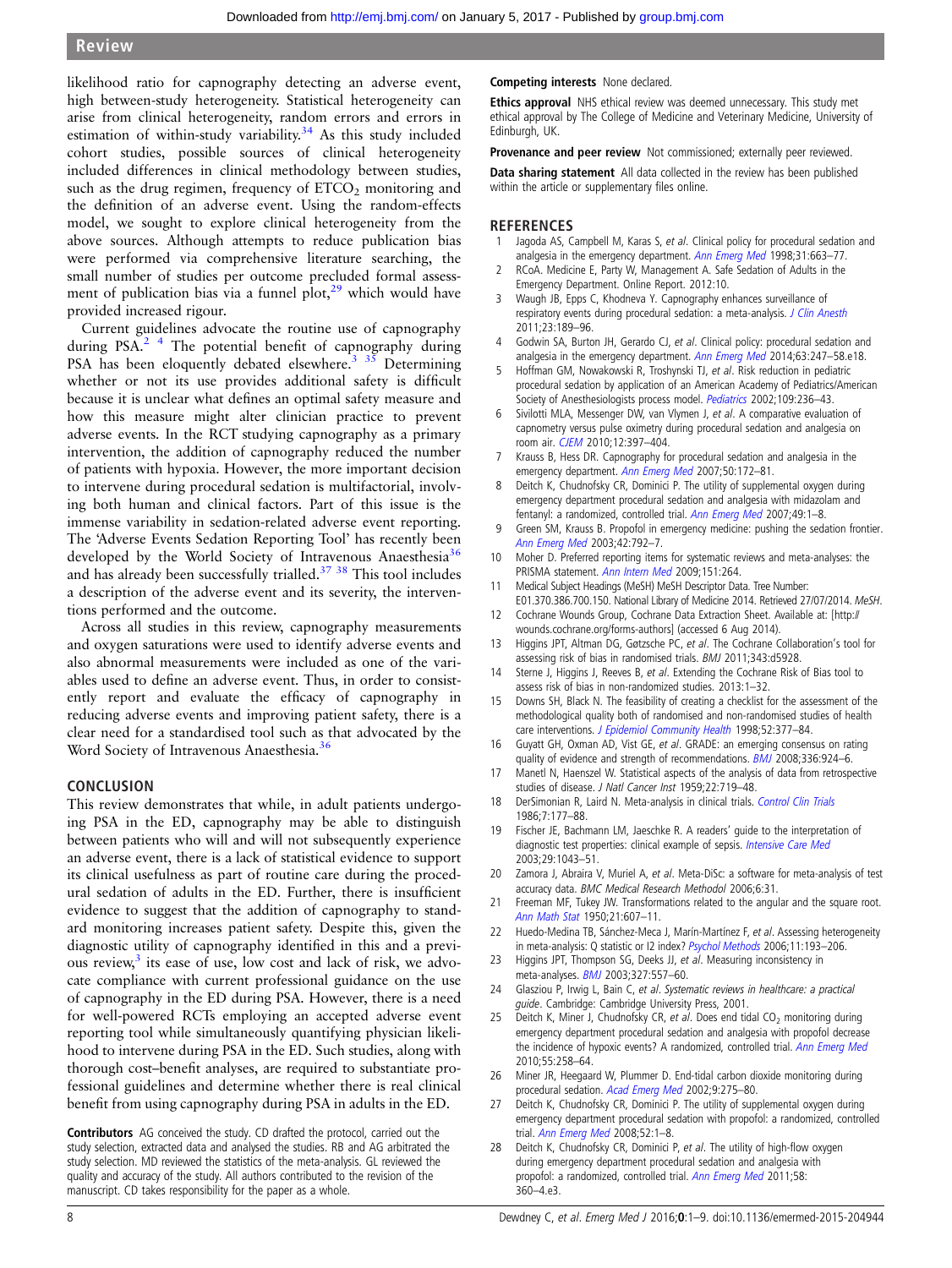- <span id="page-8-0"></span>29 Burton JH, Harrah JD, Germann CA, et al. Does end-tidal carbon dioxide monitoring detect respiratory events prior to current sedation monitoring practices? [Acad Emerg](http://dx.doi.org/10.1111/j.1553-2712.2006.tb00999.x) [Med](http://dx.doi.org/10.1111/j.1553-2712.2006.tb00999.x) 2006;13:500–4.
- 30 Miner JR, Biros MH, Heegaard W, et al. Bispectral electroencephalographic analysis of patients undergoing procedural sedation in the emergency department. [Acad](http://dx.doi.org/10.1111/j.1553-2712.2003.tb00048.x) [Emerg Med](http://dx.doi.org/10.1111/j.1553-2712.2003.tb00048.x) 2003;10:638–43.
- 31 Florkowski CM. Sensitivity, specificity, receiver-operating characteristic (ROC) curves and likelihood ratios: communicating the performance of diagnostic tests. Clin Biochem Rev 2008;29(Suppl 1):S83–7.
- 32 Katz DL, Elmore JG, Wild DM, et al. Jekel's epidemiology, biostatistics, preventative medicine and public health. 4th edn. Elsevier Saunders, 2014.
- 33 Beitz A, Riphaus A, Meining A, et al. Capnographic monitoring reduces the incidence of arterial oxygen desaturation and hypoxemia during propofol sedation for colonoscopy: a randomized, controlled study (ColoCap Study). [Am](http://dx.doi.org/10.1038/ajg.2012.136) [J Gastroenterol](http://dx.doi.org/10.1038/ajg.2012.136) 2012;107:1205–12.
- 34 Gagnier JJ, Morgenstern H, Altman DG, et al. Consensus-based recommendations for investigating clinical heterogeneity in systematic reviews. [BMC Med Res](http://dx.doi.org/10.1186/1471-2288-13-106) [Methodol](http://dx.doi.org/10.1186/1471-2288-13-106) 2013;13:106.
- 35 Green SM, Pershad J. Should capnographic monitoring be standard practice during emergency department procedural sedation and analgesia? Pro and con. [Ann Emerg](http://dx.doi.org/10.1016/j.annemergmed.2009.08.019) [Med](http://dx.doi.org/10.1016/j.annemergmed.2009.08.019) 2010;55:265–7.
- 36 Mason KP, Mason KP, Green SM, et al. Adverse event reporting tool to standardize the reporting and tracking of adverse events during procedural sedation: a consensus document from the World SIVA International Sedation Task Force. [Br J Anaesth](http://dx.doi.org/10.1093/bja/aer407) 2012;108:13–20.
- 37 Newstead B, Bradburn S, Appelboam A, et al. Propofol for adult procedural sedation in a UK emergency department: safety profile in 1008 cases. [Br J Anaesth](http://dx.doi.org/10.1093/bja/aet168) 2013;111:651–5.
- 38 Kidd LR, Lyons SC, Lloyd G. Paediatric procedural sedation using ketamine in a UK emergency department: a 7 year review of practice. [Br J Anaesth](http://dx.doi.org/10.1093/bja/aev555) 2016;116:518-23.